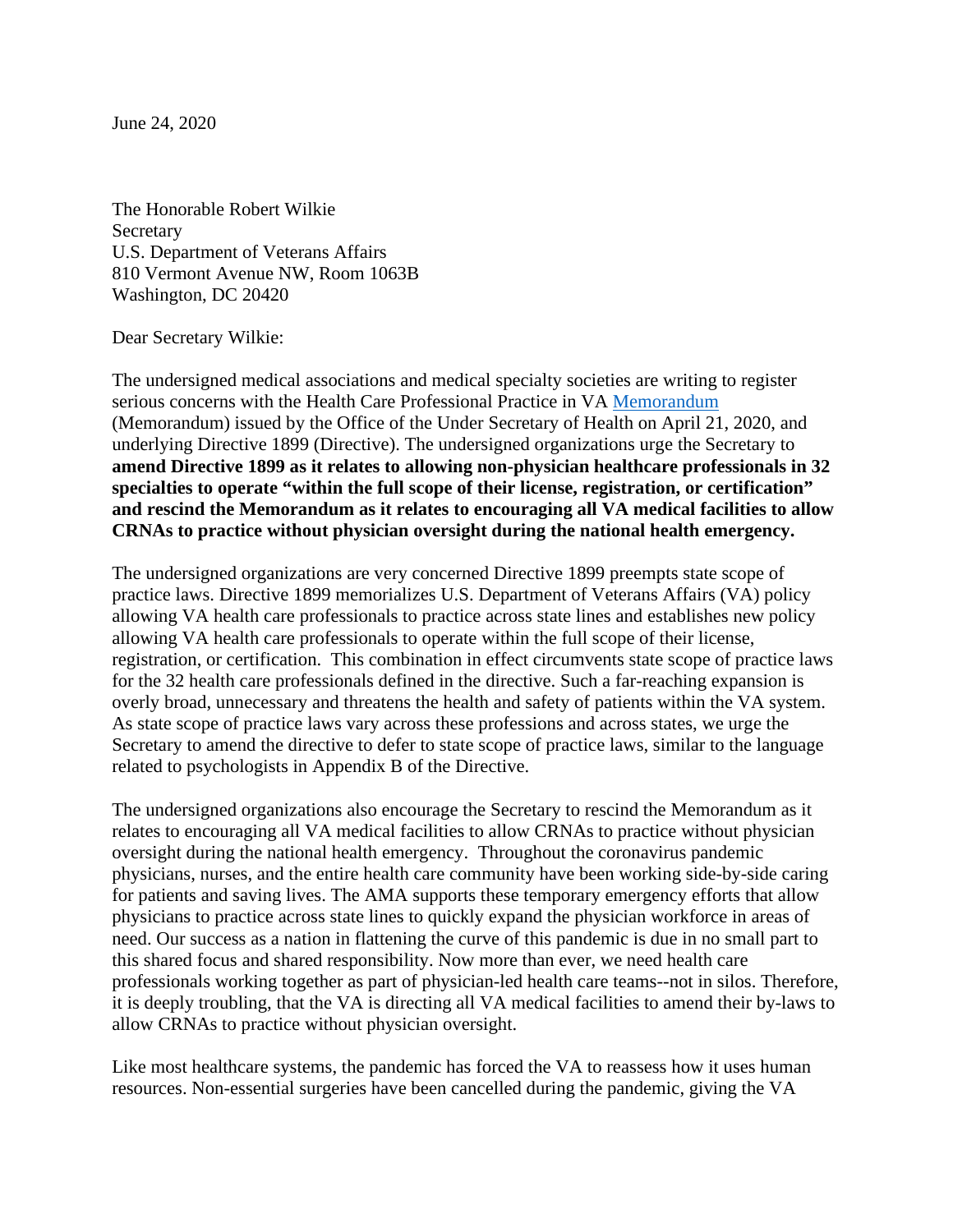Honorable Robert Wilke June 24, 2019 Page 2

flexibility to deploy physicians and other healthcare professionals where the need is greatest. As such, there are more than enough physicians to provide care and oversight during this time. Thus, **removing physician oversight requirements of CRNAs at the VA is overly broad, inconsistent with the situation as it is unfolding outside of the VA, and unnecessary to address the immediate needs raised during the COVID-19 pandemic.** This action by the VA will only serve to disrupt continuity of care and cause confusion among health care teams and their patients.

It was this knowledge that prompted West Virginia Governor James C. Justice, II to promptly issue [Executive Order No. 12-20,](https://apps.sos.wv.gov/adlaw/executivejournal/readpdf.aspx?DocID=89607) on March 26, 2020, reinstating physician supervision of CRNAs during the public health emergency.<sup>[1](#page-1-0)</sup> As such, it is unclear why the VA has deemed the expansion at issue as necessary. **Such measures are not necessary to improve patient access to care and take away from a higher quality team-based approach. More importantly, a lack of proper oversight threatens the health and safety of veterans and their families.**

For all the reasons outlined above, the undersigned organizations strongly urge you to amend Directive 1899 and rescind the Memorandum. Such broad expansions of scope of practice deserve thoughtful discourse where all sides are allowed to be heard and all available evidence is considered. Thank you in advance for your attention to this important matter.

Sincerely,

American Medical Association AMDA - The Society for Post-Acute and Long-Term Care Medicine American Academy of Allergy, Asthma & Immunology American Academy of Dermatology Association American Academy of Emergency Medicine American Academy of Family Physicians American Academy of Neurology American Academy of Ophthalmology American Academy of Physical Medicine and Rehabilitation American Association for Hand Surgery American Association of Hip and Knee Surgeons American Association of Neurological Surgeons American Association of Orthopaedic Surgeons American College of Emergency Physicians American College of Medical Genetics and Genomics American College of Osteopathic Surgeons American College of Physicians American College of Radiology American College of Surgeons American Medical Women's Association

<span id="page-1-0"></span><sup>&</sup>lt;sup>1</sup> Despite this, West Virginia has been incorrectly included on the  $VA$  list of states that have temporarily suspended licensure limitations for CRNAs.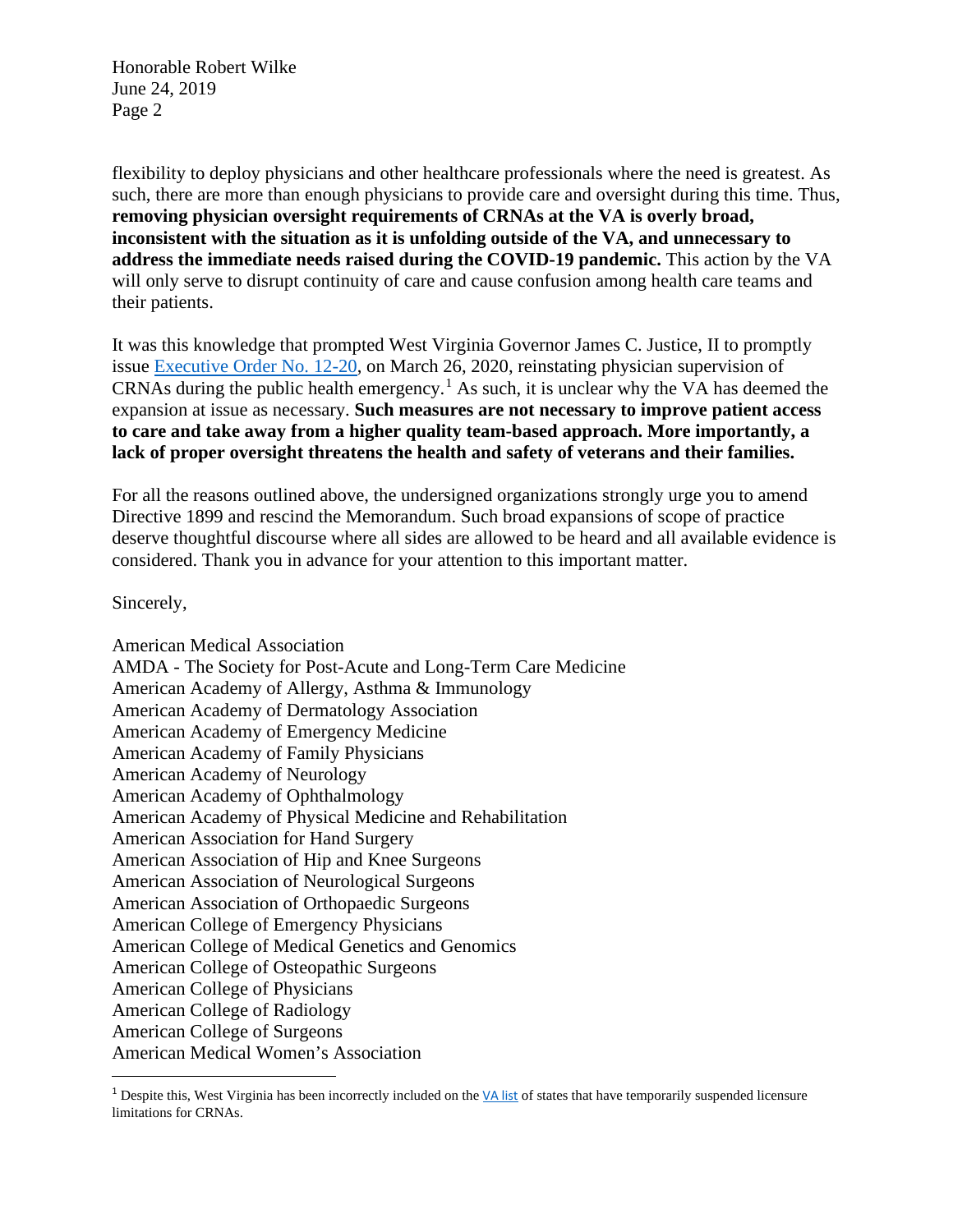Honorable Robert Wilke June 24, 2019 Page 3

American Orthopaedic Foot & Ankle Society American Osteopathic Association American Psychiatric Association American Rhinologic Society American Society for Clinical Pathology American Society for Dermatologic Surgery Association American Society for Gastrointestinal Endoscopy American Society for Laser Medicine and Surgery American Society of Anesthesiologists American Society of Cataract & Refractive Surgery American Society of Echocardiography American Society of General Surgeons American Society of Plastic Surgeons American Urological Association Association of Academic Physiatrists Association of University Radiologists College of American Pathologists Congress of Neurological Surgeons International Society for the Advancement Spine Surgery National Association of Medical Examiners Society for Cardiovascular Angiography and Interventions Society of Interventional Radiology Spine Intervention Society

Medical Association of the State of Alabama Arizona Medical Association Arkansas Medical Society California Medical Association Colorado Medical Society Connecticut State Medical Society Medical Society of Delaware Medical Society of the District of Columbia Florida Medical Association Inc Medical Association of Georgia Hawaii Medical Association Idaho Medical Association Illinois State Medical Society Indiana State Medical Association Iowa Medical Society Kentucky Medical Association Louisiana State Medical Society Maine Medical Association MedChi, The Maryland State Medical Society Massachusetts Medical Society